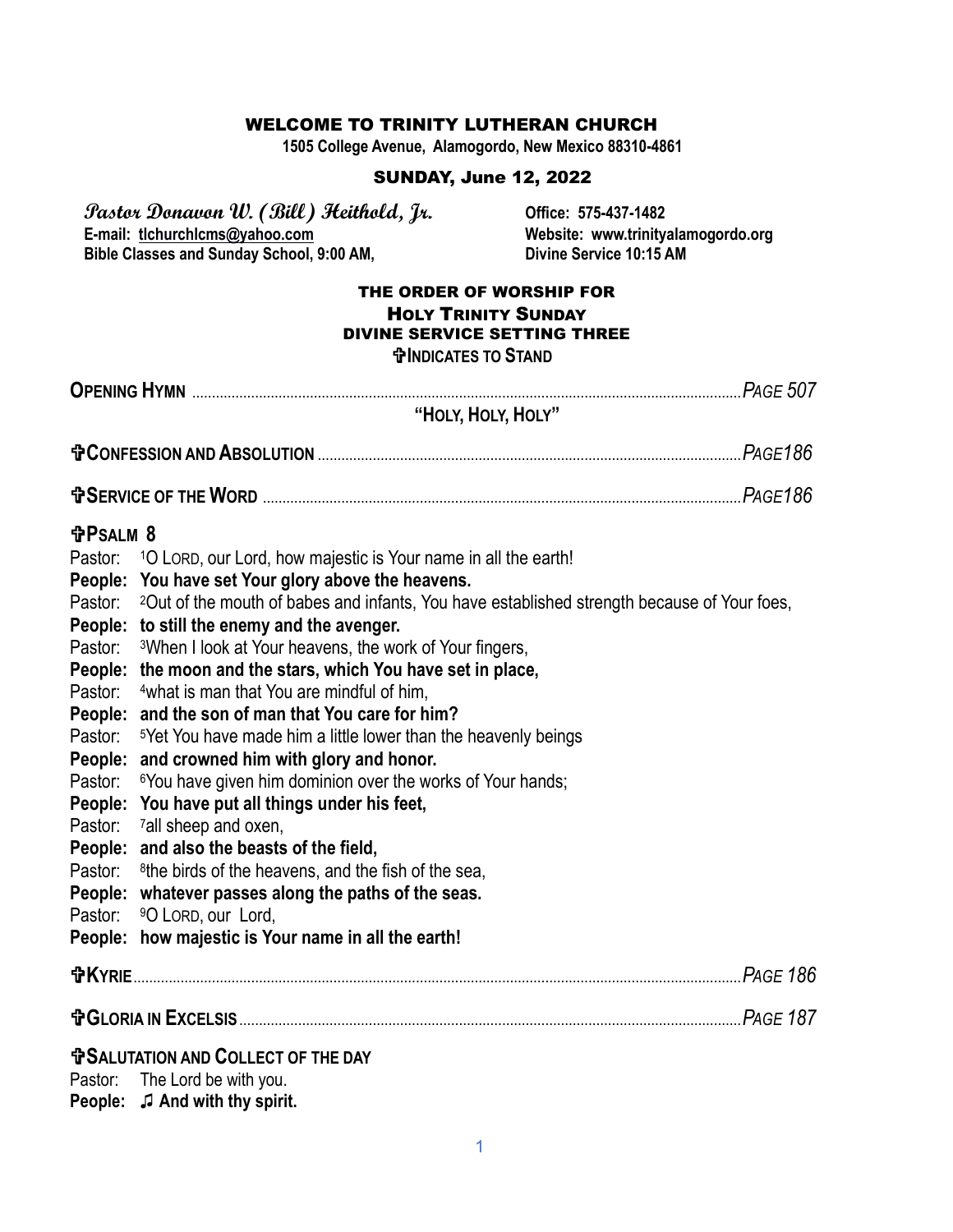Pastor: Let us pray.

**ALL: Almighty and everlasting God, You have given us grace to acknowledge the glory of the eternal Trinity by the confession of a true faith and to worship the Unity in the power of the Divine Majesty. Keep us steadfast in this faith and defend us from all adversities; for You, O Father, Son, and Holy Spirit, live and reign, one God, now and forever.** ♫ **Amen.** 

# **OLD TESTAMENT READING -- PROVERBS 8:1-4, 22-31**

Reader: The Old Testament reading for Trinity Sunday is from the eighth chapter of Proverbs.

<sup>1</sup>Does not wisdom call? Does not understanding raise her voice? 2On the heights beside the way, at the crossroads she takes her stand; 3beside the gates in front of the town, at the entrance of the portals she cries aloud: <sup>4</sup> "To you, O men, I call, and my cry is to the children of man. <sup>22</sup> "The LORD possessed me at the beginning of His work, the first of His acts of old. 23Ages ago I was set up, at the first, before the beginning of the earth. 24When there were no depths I was brought forth, when there were no springs abounding with water. 25Before the mountains had been shaped, before the hills, I was brought forth, 26before He had made the earth with its fields, or the first of the dust of the world. 27When He established the heavens, I was there; when He drew a circle on the face of the deep, 28when He made firm the skies above, when He established the fountains of the deep, 29when He assigned to the sea its limit, so that the waters might not transgress His command, when He marked out the foundations of the earth, 30then I was beside Him, like a master workman, and I was daily His delight, rejoicing before Him always, <sup>31</sup>rejoicing in His inhabited world and delighting in the children of man."

Reader: This is the Word of the Lord. **People: Thanks be to God.**

**"IN CHRIST ALONE"** *Solo by Jill Clark*

**THE GRADUAL** *(Romans 10:8b, 10)* Pastor: The word is near you, in your mouth and in your heart,

**People: The word of faith that we proclaim,**

Pastor: For with the heart one believes and is justified,

**People: and with the mouth one confesses and is saved.**

# **THE EPISTLE -- ACTS 2:14A, 22-36**

Reader: The Epistle reading is from the second chapter of Acts.

<sup>14</sup>But Peter, standing with the eleven, lifted up his voice and addressed them, "Men of Judea and all who dwell in Jerusalem, let this be known to you, and give ear to my words. <sup>22</sup> Men of Israel, hear these words: Jesus of Nazareth, a man attested to you by God with mighty works and wonders and signs that God did through Him in your midst, as you yourselves know— <sup>23</sup>this Jesus, delivered up according to the definite plan and foreknowledge of God, you crucified and killed by the hands of lawless men. 24God raised Him up, loosing the pangs of death, because it was not possible for Him to be held by it. 25For David says concerning Him, "'I saw the Lord always before me, for He is at my right hand that I may not be shaken; 26therefore my heart was glad, and my tongue rejoiced; my flesh also will dwell in hope. 27For You will not abandon my soul to Hades, or let Your Holy One see corruption. 28You have made known to me the paths of life; you will make me full of gladness with your presence.' <sup>29</sup> Brothers, I may say to you with confidence about the patriarch David that he both died and was buried, and his tomb is with us to this day. 30 Being therefore a prophet, and knowing that God had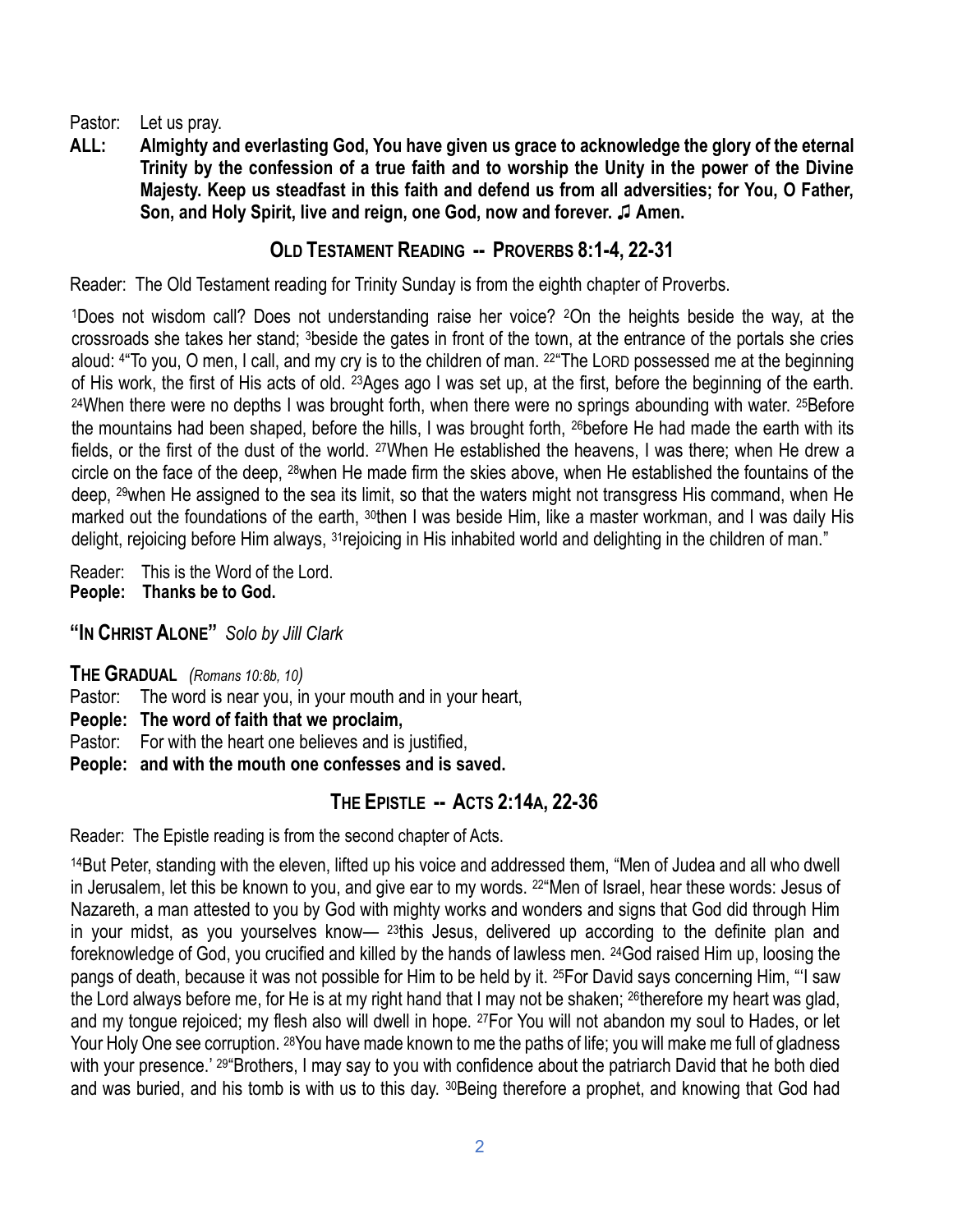sworn with an oath to him that He would set one of his descendants on his throne, <sup>31</sup>he foresaw and spoke about the resurrection of the Christ, that He was not abandoned to Hades, nor did His flesh see corruption. 32This Jesus God raised up, and of that we all are witnesses. 33Being therefore exalted at the right hand of God, and having received from the Father the promise of the Holy Spirit, He has poured out this that you yourselves are seeing and hearing. 34For David did not ascend into the heavens, but he himself says, "'The Lord said to my Lord, 'Sit at My right hand, <sup>35</sup>until I make Your enemies Your footstool." <sup>36</sup>Let all the house of Israel therefore know for certain that God has made Him both Lord and Christ, this Jesus Whom you crucified."

Reader: This is the Word of the Lord. **People: Thanks be to God.**

## **ALLELUIA AND VERSE** ....................................................................................................................................*PAGE 190*

## **THE HOLY GOSPEL -- JOHN 8:48-59**

Pastor: The Holy Gospel according to St. John the eighth chapter. **People:** ♫ **Glory be to Thee, O Lord.**

<sup>48</sup>The Jews answered him, "Are we not right in saying that You are a Samaritan and have a demon?" 49Jesus answered, "I do not have a demon, but I honor My Father, and you dishonor Me. 50Yet I do not seek My own glory; there is One Who seeks it, and He is the Judge. 51Truly, truly, I say to you, if anyone keeps My word, he will never see death." <sup>52</sup>The Jews said to Him, "Now we know that You have a demon! Abraham died, as did the prophets, yet You say, 'If anyone keeps My word, he will never taste death.' 53Are You greater than our father Abraham, who died? And the prophets died! Who do You make Yourself out to be?" 54Jesus answered, "If I glorify Myself, My glory is nothing. It is My Father Who glorifies Me, of Whom you say, 'He is our God.' 55But you have not known Him. I know Him. If I were to say that I do not know Him, I would be a liar like you, but I do know Him and I keep His word. 56Your father Abraham rejoiced that he would see My day. He saw it and was glad." 57So the Jews said to Him, "You are not yet fifty years old, and have You seen Abraham?" 58Jesus said to them, "Truly, truly, I say to you, before Abraham was, I am." 59So they picked up stones to throw at Him, but Jesus hid Himself and went out of the temple.

Pastor: This is the Gospel of the Lord **People:** ♫ **Praise be to Thee, O Christ.**

| <b>CHILDREN'S MESSAGE</b>         |  |
|-----------------------------------|--|
|                                   |  |
| "GLORY BE TO GOD THE FATHER"      |  |
| THE SERMON "CONFESSING OUR FAITH" |  |
|                                   |  |
| <b>DEFERTORY</b> 293              |  |
| <b>THE PRAYER OF THE CHURCH</b>   |  |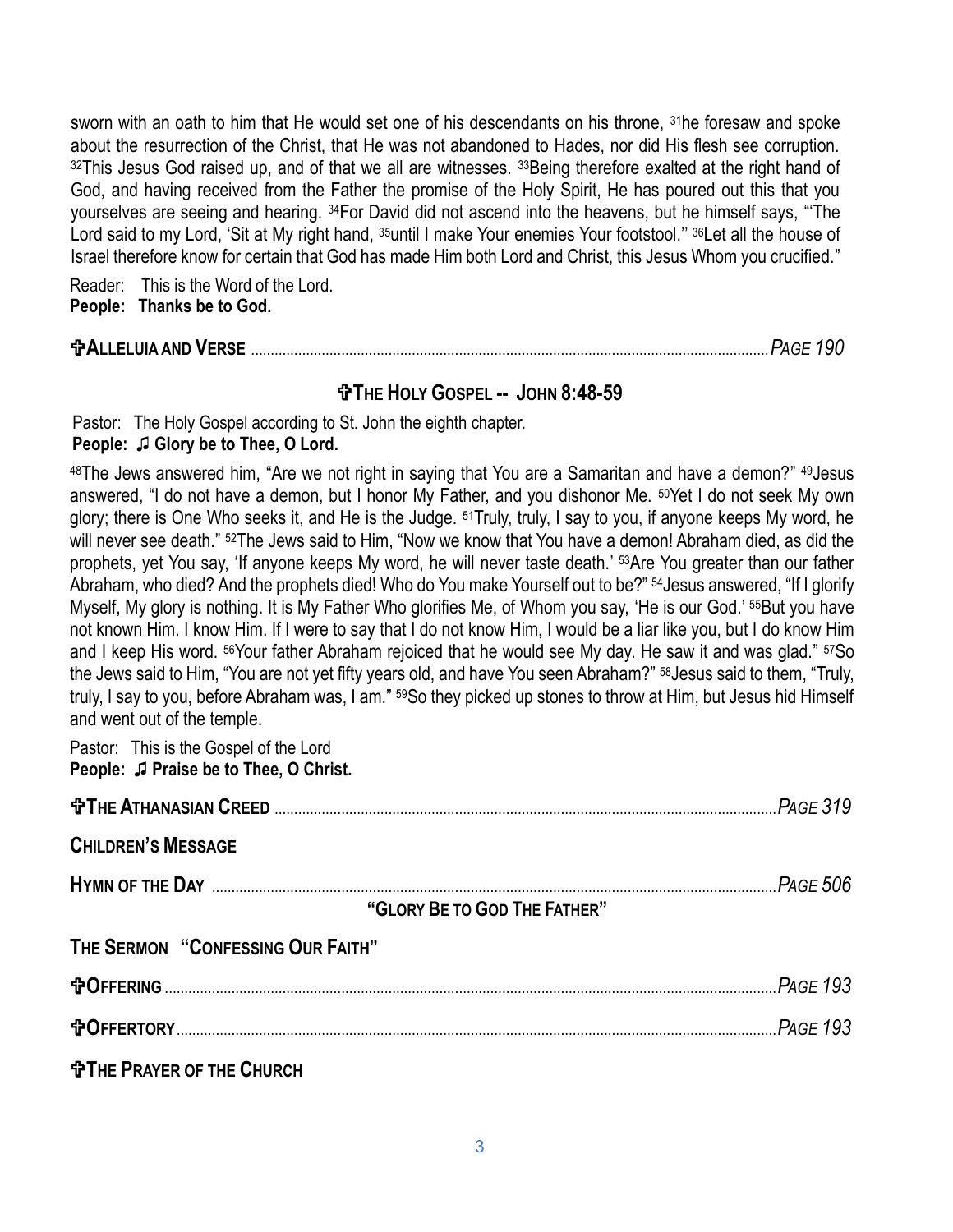| $\mathbf{u}$ . $\mathbf{A}$ . $\mathbf{A}$ . $\mathbf{B}$ . $\mathbf{B}$ . $\mathbf{A}$ . $\mathbf{A}$ . $\mathbf{A}$ . $\mathbf{A}$ . $\mathbf{B}$ . $\mathbf{A}$ . $\mathbf{A}$ . $\mathbf{A}$ . $\mathbf{A}$ . $\mathbf{A}$ . $\mathbf{A}$ . $\mathbf{A}$ . $\mathbf{A}$ . $\mathbf{A}$ . $\mathbf{A}$ . $\mathbf{A}$ . $\mathbf{A}$ . |  |
|-------------------------------------------------------------------------------------------------------------------------------------------------------------------------------------------------------------------------------------------------------------------------------------------------------------------------------------------|--|
|                                                                                                                                                                                                                                                                                                                                           |  |
|                                                                                                                                                                                                                                                                                                                                           |  |
|                                                                                                                                                                                                                                                                                                                                           |  |
|                                                                                                                                                                                                                                                                                                                                           |  |

#### **"ALL GLORY BE TO GOD ALONE"**

#### **Acknowledgments**

Divine Service, Setting Three from Lutheran Service Book

Unless otherwise indicated, all scripture quotations are from *The Holy Bible, English Standard Version*, copyright © 2001 by Crosway Bibles, a division of Good News Publishers. Used by permission. All rights reserved. Created by Lutheran Service Builder © 2006 Concordia Publishing House.

\*\*\*\*

**NEXT WEEK'S TEXTS**: Psalm 3; Isaiah 65:1-9; Galatians 3:23-4:7; Luke 8:26-39

#### \*\*\*\* TODAY'S LIGHT READERS

## TODAY'S LIGHT: 1 Samuel 14–19

- 1. Why was Saul's incomplete obedience (1 Samuel 15) no obedience at all? When are you tempted to obey the Lord only partway? What light does James 2:10–11 shed on God's attitude about partial obedience?
- 2. David's victory over Goliath (1 Samuel 17) is one of the best-known and beloved stories in the Bible. Who really won this battle (1 Samuel 17:37, 45–47)? Is this then a story of the "little guy" winning over the "big guy"? What comfort and assurance does this story give to us who battle Satan each day (1 Corinthians 15:55–58; 1 John  $5:1-5$ ?

\*\*\*\*

## LCMS STEWARDSHIP MINISTRY

**June 12 – Holy Trinity - From the Service of the Sacrament – "Holy, holy, holy Lord, God of Sabaoth adored."** Three times the angels in Isaiah 6 cry out: "Holy, Holy, Holy!" It is an indication of the three-ness in God, Father, Son, and Holy Spirit. This is the Name we are baptized into. We have been made a part of God's family. And so we are now called to live lives that are in harmony with our new family. We are to be godly and live in God's image. As God is loving, kind, and generous, so are we called to be.

### LIFE QUOTES FROM LUTHERANS FOR LIFE

*June 12 - "God is love. God is relationship. His eternal love supplies the source of every life. He created humankind in this image, for Himself, for relationship, to be loved and to love." Pastor Michael Salemink, Lutherans For Life – A Life Quote from Lutherans For Life — [www.lutheransforlife.org](http://www.lutheransforlife.org/)*

## LIFE THOUGHTS IN THE CHURCH YEAR

**June 12 – Trinity –** Father Abraham found the sanctity of life at the margins – his own old age and his wife's conception. Jesus, who brings the Triune joy of divine Fatherhood and Sonship, embodies a Gospel even greater (John 8:56-58), that wisdom that delights in all the children of men (Proverbs 8:31)—no matter their ages, appearances, or abilities. No wonder His coming among us draws cheers and teachings out of the mouths of the littlest ones (Psalm 8:2)!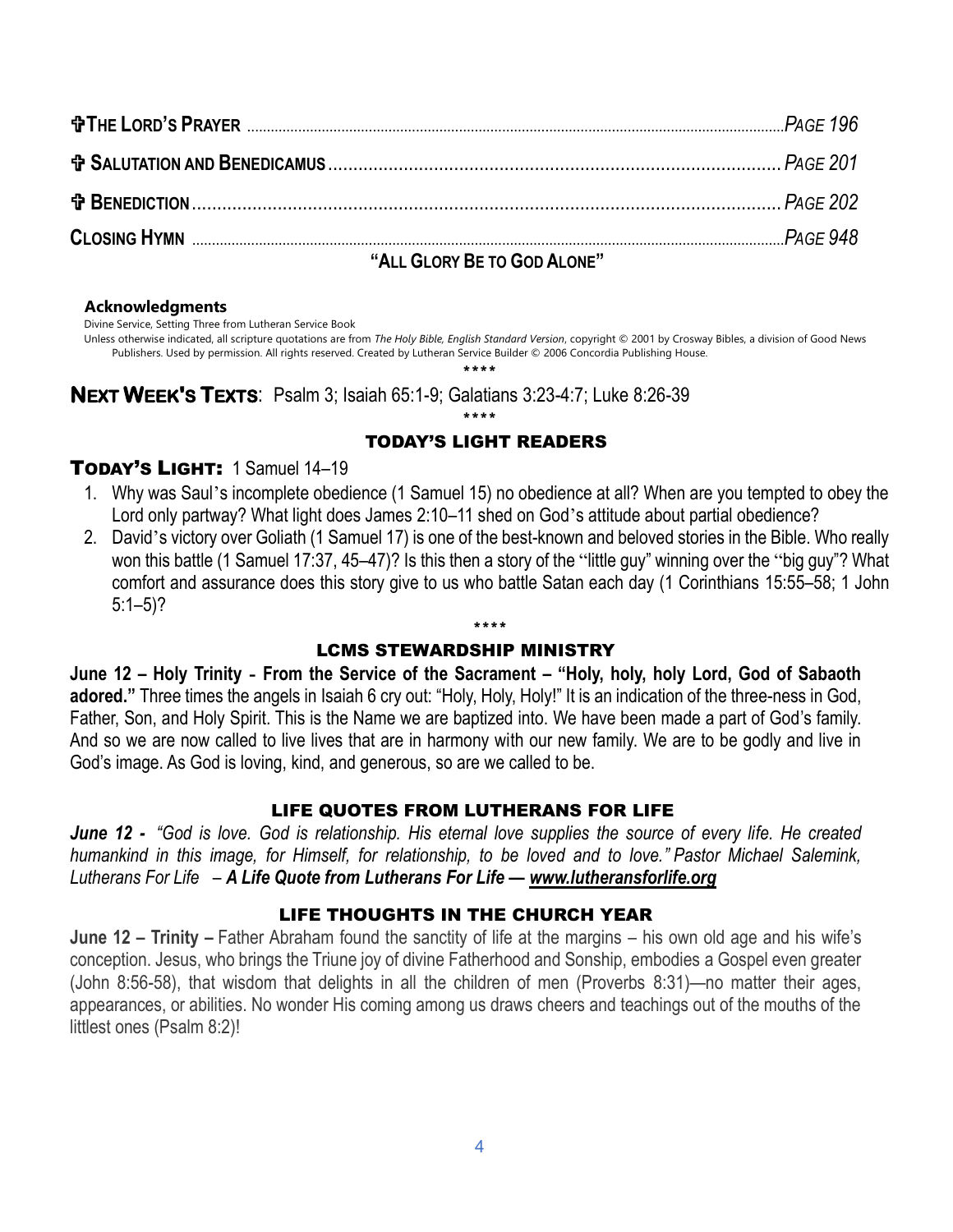## ANNOUNCEMENTS

**OUR GUEST PASTOR** today is Pastor Kerry Buttke.

**CHRIST FOR YOU this week on KFUO.org**: Study Lutheran beliefs on worship of the saints in Augsburg Confession Article XXI on Concord Matters (6/18 at 10:00 a.m. CT), study Acts 18-20 on Sharper Iron's "To the End of the Earth" (weekdays at 8:00 a.m. CT), study Genesis 15-18 on Thy Strong Word (weekdays at 11:00 a.m. CT), and worship with us in Daily Chapel at 10:00 a.m. CT. Find your favorite programs on demand at kfuo.org or the KFUO Radio app!

**THE MISSION FOR MAY AND JUNE** is the Joint Seminary Fund**.** The LCMS Joint Seminary Fund was established to supplement the Synod subsidy by directly soliciting the church for charitable donations. Gifts to the LCMS Joint Seminary Fund are restricted exclusively to supporting both of our world-class seminaries. Our LCMS seminaries have only three sources of operating revenue: 1) Investment income from endowment, 2) Tuition paid by students after financial aid is awarded (often in the form of student loans), & 3) Financial gifts graciously supplied by God's people.

**TRACT OF THE MONTH:** The Tract of the Month for June is "**Victim, Validated, Victorious**". "This booklet is a resource to help individuals, family members or loved ones in the midst of overcoming a life-shattering event. It is intended to illustrate that faith in Christ Jesus and His saving work on the cross are vital for those devastated by something or someone. Remember, you are not alone; resources are available. Many are listed in the back of this booklet. This text of course, is not the final answer to victim issues. Instead, it's a way for that person to recover with God's help, so he or she can regain hope and trust. You can overcome!"

**PRAYER LIST:** If you have placed someone on our prayer page, please let the church office know what the status is on that person and whether they can be removed. Just call the church office at 575-4371482 or email the church at [tlchurchlcms@yahoo.com](mailto:tlchurchlcms@yahoo.com) to let us know. Thanks, Jan

**WORSHIP ANEW**" is a National Lutheran TV program sponsored by Terry Marquardt of Marquardt Eye Associates and Trinity Lutheran Church of Alamogordo. It's on KVBA Vision Broadcasting, on Sunday at 12:30 p.m. or Wednesdays at 11:30 a.m. It's streaming on KVBATV.org or 14.1 Digital, 19 Analog, 22 Cable. (times listed below)

| Sunday | 5:30 AM  | Sunday 12:30 PM |
|--------|----------|-----------------|
| Wed.   | 11:30 AM | Friday 8:00 AM  |
| Friday | 2:00 PM  | Friday 6:30 PM  |

### SUMMER YOUTH ACTIVITIES FOR THE WEEK OF JUNE 13th

Below is a schedule for the youth events this week.

**AGES 6 AND UP:** Monday**,** June 13, at 1:00 to 3:00 p.m.; the theme is "Wacky Monday"

**AGES 6 AND UP:** Tuesday**,** June 14, at 1:00 to 3:00 p.m.; the theme is "Pajama Day"

**AGES 1-5:** Wednesday**,** June 15, at 12:00. to 1:00 p.m.; the theme is "Pajama Day"

**AGES 6 AND UP:** Thursday**,** June 16, at 1:00 to 3:00 p.m,; the theme is "Inside Out Day"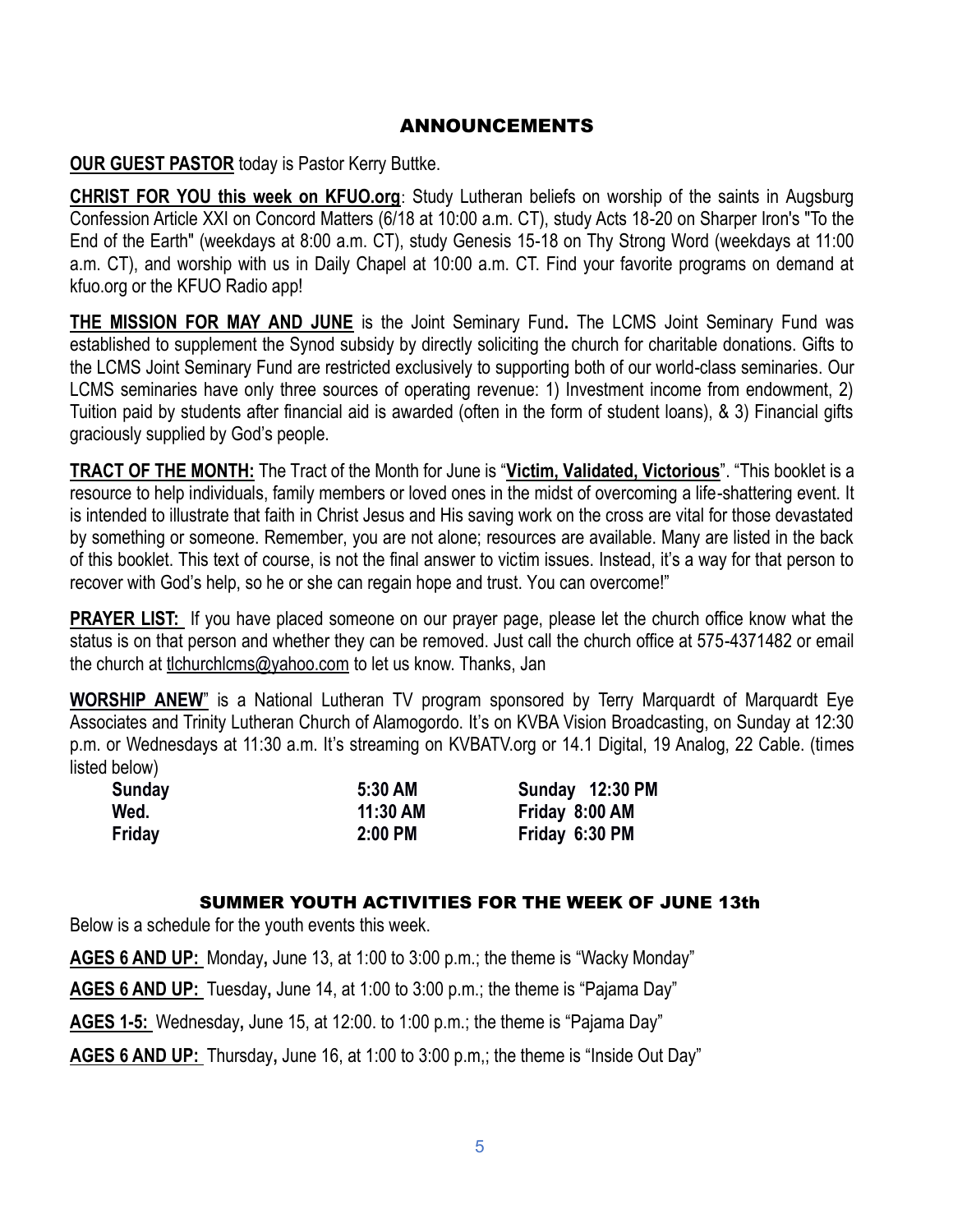## T H I S W E E K

**SUNDAY, JUNE 12 THROUGH SUNDAY, JUNE 19, 2022**

| <b>DATE</b>      | TIME          | <b>EVENT</b>                              |
|------------------|---------------|-------------------------------------------|
| <b>SUNDAY</b>    | 9:00 A.M.     | <b>Christian Education Hour</b>           |
|                  | 10:15 A.M.    | <b>Divine Worship</b>                     |
| <b>MONDAY</b>    | 1:00-3:00 PM  | Youth ages 6 and up-Wacky Monday          |
| <b>TUESDAY</b>   | 9:30 A.M.     | <b>Ruth Bible Study</b>                   |
|                  | 1:00-3:00 PM  | Youth ages 6 and up-Pajama Day            |
| <b>WEDNESDAY</b> | 9:00 A.M.     | Men's Bible Study                         |
|                  | 10:30 A.M     | <b>TOPS</b>                               |
|                  | 12:00-1:00 PM | Youth ages 1-5, Pajama Day                |
|                  | 5:00 P.M.     | <b>TOPS</b>                               |
| <b>THURSDAY</b>  | 1:00-3:00 PM  | Youth ages 6 and up-Inside-Out Day        |
|                  | 6.00 P.M.     | Love INC                                  |
|                  | $7:00$ P.M.   | <b>Board of Directors Meeting</b>         |
| <b>SUNDAY</b>    | 9:00 A.M.     | <b>Christian Education Hour</b>           |
|                  | 10:15 A.M.    | <b>Divine Worship/Communion</b>           |
|                  |               | <b>Mission Sunday- LCMS Seminary Fund</b> |

*Pastor Heithold remains on vacation this week. He will return on June 25th.*

### ALTAR FLOWERS

*The flowers adorning the chancel area this morning have been placed to the glory of God by Dick and Jan Dommers in honor of their 60th wedding anniversary and by Jim & Hannah Keeler in celebration of Jim's 75th birthday.*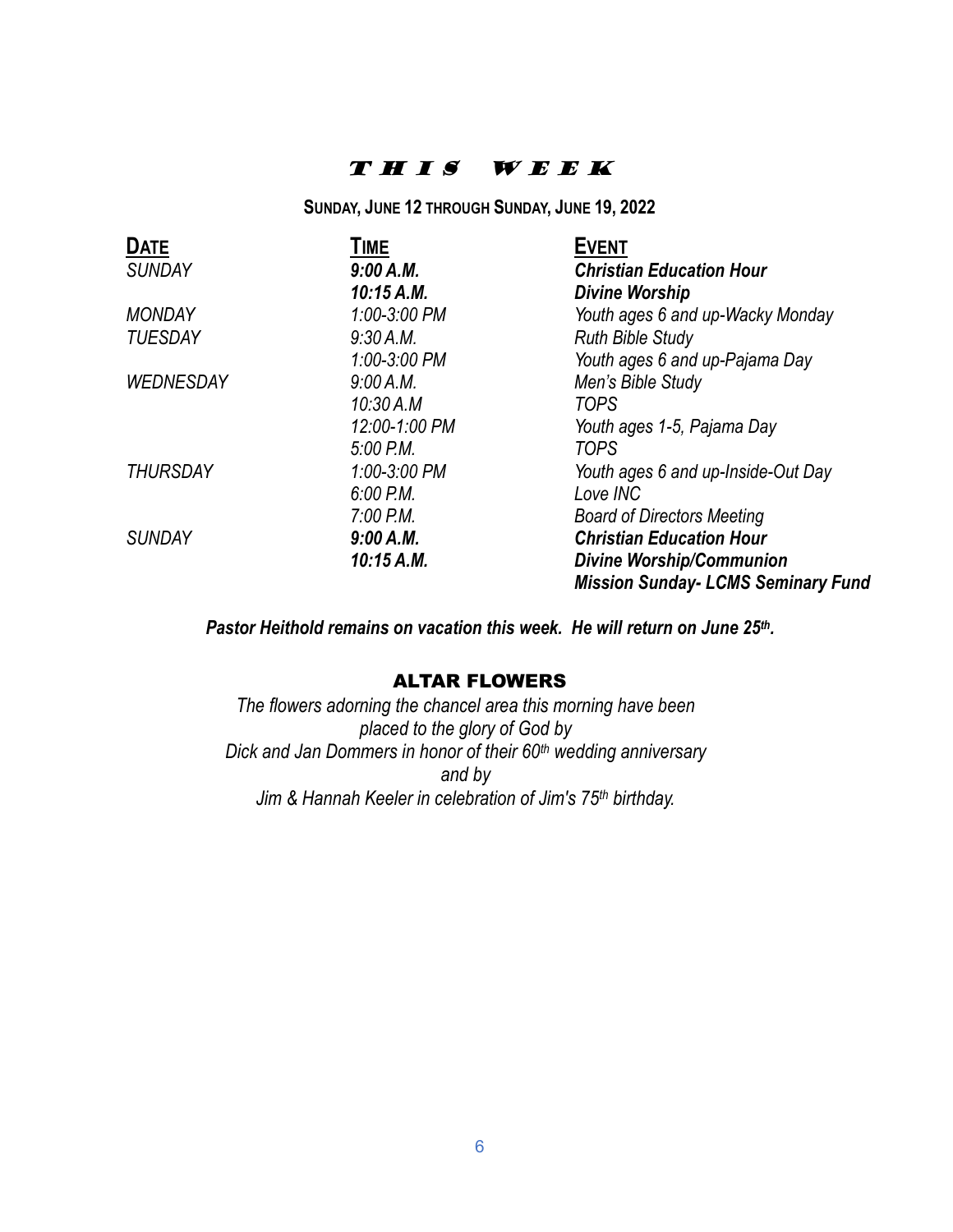### OUR RESPONSE TO GOD'S GRACE

**SUNDAY, JUNE 5, 2022: WORSHIPPED:** 77 **COMMUNED:** 67 **SUNDAY, JUNE 5, 2022: GENERAL FUND:** \$5,355.00 **Estimated Weekly Budget Requirement:** \$4,137.00 **FLOWERS:** \$36.00 **DOLLAR PROJECT:** \$7.00 **LCMS SEMINARY FUND**: \$35.00

## **ASSISTING IN OUR WORSHIP TODAY**

|                     | <b>PIANIST: Sarah Elkjer</b>                                         |                           |                                             |
|---------------------|----------------------------------------------------------------------|---------------------------|---------------------------------------------|
| HOSTS:              | Christine & Jeremy Schlehuser                                        | ELDER:<br><b>ACOLYTE:</b> | Jim Wilkes<br><b>Macey Sebring</b>          |
| <b>ALTAR GUILD:</b> | Stacy Johnson<br>Sandra Krueger                                      | TELLERS:                  | <b>Yvonne Steeby</b><br><b>Becky Worley</b> |
| <b>ATTENDANCE:</b>  | <b>Shirley Enyeart</b>                                               |                           | <b>SOUND TECH:</b> Louis Mauriot            |
| USHERS:             | Marvin Bunker, Susan Kelly<br><b>Glen &amp; Christine Schlehuser</b> |                           |                                             |
| <b>1ST LESSON:</b>  | Gerald Moore                                                         |                           | <b>2ND LESSON: Lisa Collins</b>             |

### **ASSISTING IN OUR WORSHIP SERVICE NEXT SUNDAY, JUNE 19TH**

|  | <b>PIANIST: Sarah Elkjer</b> |  |
|--|------------------------------|--|
|--|------------------------------|--|

| HOSTS:              | Mary Leslie Schimtt & Yvonne Steeby | ELDER:   | Jesse Elkjer                     |
|---------------------|-------------------------------------|----------|----------------------------------|
|                     |                                     | ACOLYTE: | Madie Sanchez                    |
| <b>ALTAR GUILD:</b> | Stacy Johnson                       | TELLERS: | <b>Shirley Enyeart</b>           |
|                     | Sandra Krueger                      |          | Vicki Leonard                    |
| <b>ATTENDANCE:</b>  | <b>Shirley Enyeart</b>              |          | <b>SOUND TECH: Matt Anderson</b> |
| <b>USHERS:</b>      | Robert Johnson, Trey Johnson        |          |                                  |
|                     | Ray Krueger, Bob Thede              |          |                                  |
| <b>1ST LESSON:</b>  | <b>Bob Klose</b>                    |          | 2ND LESSON: Sandy Klose          |